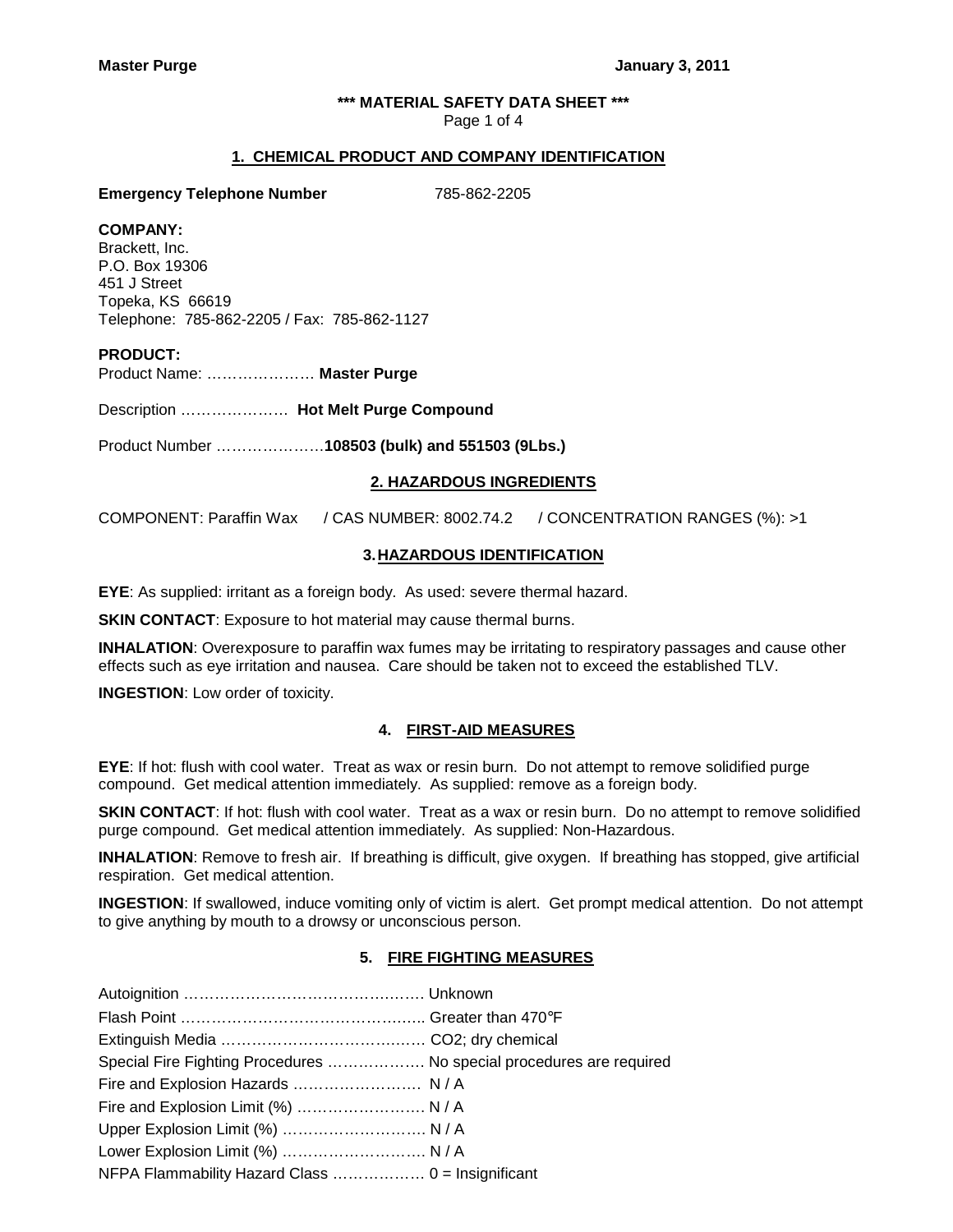### **\*\*\* MATERIAL SAFETY DATA SHEET \*\*\***  Page 2 of 4

## **6. ACCIDENTIAL RELEASE MEASURES**

**Spill and Leak Procedures:** Allow to cool and solidify. Scrape up and collect in suitable containers for disposal.

For safety and environmental precautions, please review entire Material Safety Data Sheet for necessary information.

# **7. HANDLING AND STORAGE**

Storage Temperature ……………. 0-100°F

Handling / Storage ……….……… Store in a cool dry area. Precaution: this product should only be heated to recommended temperatures. Hazards of pyrolysis products emitted are unknown and may be hazardous to health.

Ventilation Requirements ..…… General; Local

## **8. EXPOSURE CONTROLS / PERSONAL PROTECTION**

| Eye Protection Requirements  Safety glasses, goggles or face shield to protect | against splashing. |
|--------------------------------------------------------------------------------|--------------------|
|                                                                                |                    |
|                                                                                | clothing.          |

## **9. PHYSICAL AND CHEMICAL PROPERTIES**

| Pure Substance or Mixture  Mixture      |  |
|-----------------------------------------|--|
|                                         |  |
|                                         |  |
|                                         |  |
|                                         |  |
|                                         |  |
| Melting / Freezing Point  approx. 210°F |  |
| Solubility in water  Insoluble          |  |
|                                         |  |
|                                         |  |
|                                         |  |
|                                         |  |
|                                         |  |
|                                         |  |
| Volatile Organic Compounds  Nil         |  |
|                                         |  |
|                                         |  |
| Oxidizing Properties  Not Applicable    |  |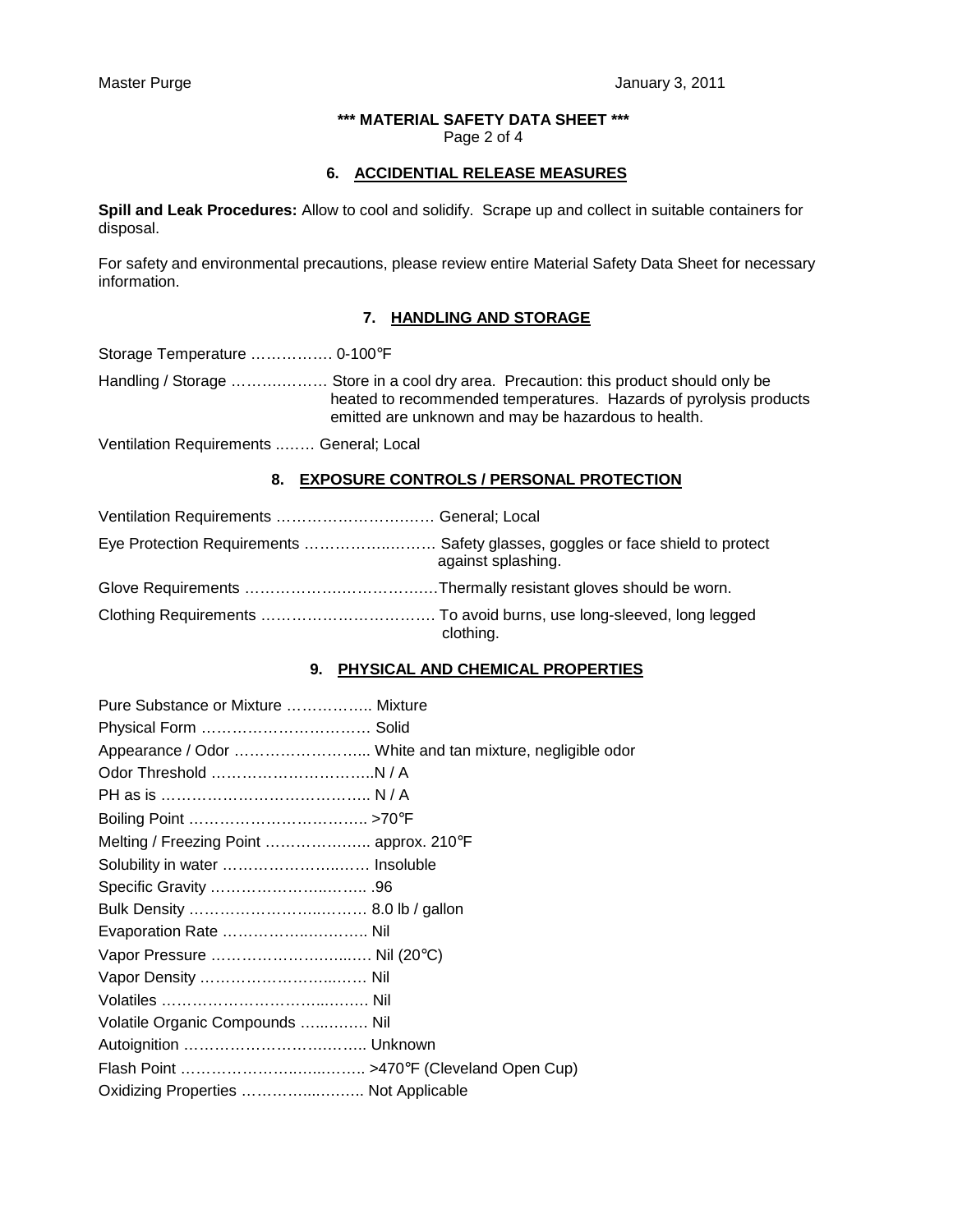# **\*\*\* MATERIAL SAFETY DATA SHEET \*\*\***

Page 3 of 4

## **10. STABILITY AND REACTIVITY**

| Hazardous Decomposition  Carbon monoxide, carbon dioxide, unknown hydrocarbons |
|--------------------------------------------------------------------------------|

# **11. TOXICOLOGICAL INFORMATION**

## **Chronic (Long term) Effects of Exposure**

| Route of Entry  Skin contact, Eye contact     |                                                                                                                                                  |  |
|-----------------------------------------------|--------------------------------------------------------------------------------------------------------------------------------------------------|--|
|                                               | Effects of Chronic Exposure  No known chronic effects or exposure when product is as supplied. Effects<br>of long term inhalation are not known. |  |
| Target Organs  Eyes, Skin, Respiratory system |                                                                                                                                                  |  |
| Special Health Effects  None known            |                                                                                                                                                  |  |

## **Toxicology Information**

| Raw Material Name  Paraffin Wax                             |                                                                                                                                                                                                                                  |
|-------------------------------------------------------------|----------------------------------------------------------------------------------------------------------------------------------------------------------------------------------------------------------------------------------|
| Notes on Oral Toxicity  No hazard in normal industrial use. |                                                                                                                                                                                                                                  |
|                                                             | Notes on Dermal Toxicity  Exposure to hot thermal material may cause thermal burns.                                                                                                                                              |
|                                                             | Notes on Inhalation Toxicity  Overexposure to paraffin wax fumes may be irritating to respiratory<br>passages and cause other effects such as eye irritation and nausea. Care<br>should taken not to exceed the established TLV. |
|                                                             | Notes on Eye Irritation  As supplied: irritant as a foreign body. As used: sever thermal hazard.                                                                                                                                 |

# **12. ECOLOGICAL INFORMATION**

Not available

# **13. DISPOSAL CONSIDERATIONS**

**Waste Disposal Methods:** Incineration in accordance with applicable regulations is the recommended disposal method. Land filling in a permitted solid or hazardous waste facility, meeting technical regulatory requirements, is a suitable alternative.

# **14. TRANSPORTATION INFORMATION**

DOT Information …………………… N / A

## **United Nations Information**

| U.N. Number  None |  |
|-------------------|--|
| U.N. Class  None  |  |